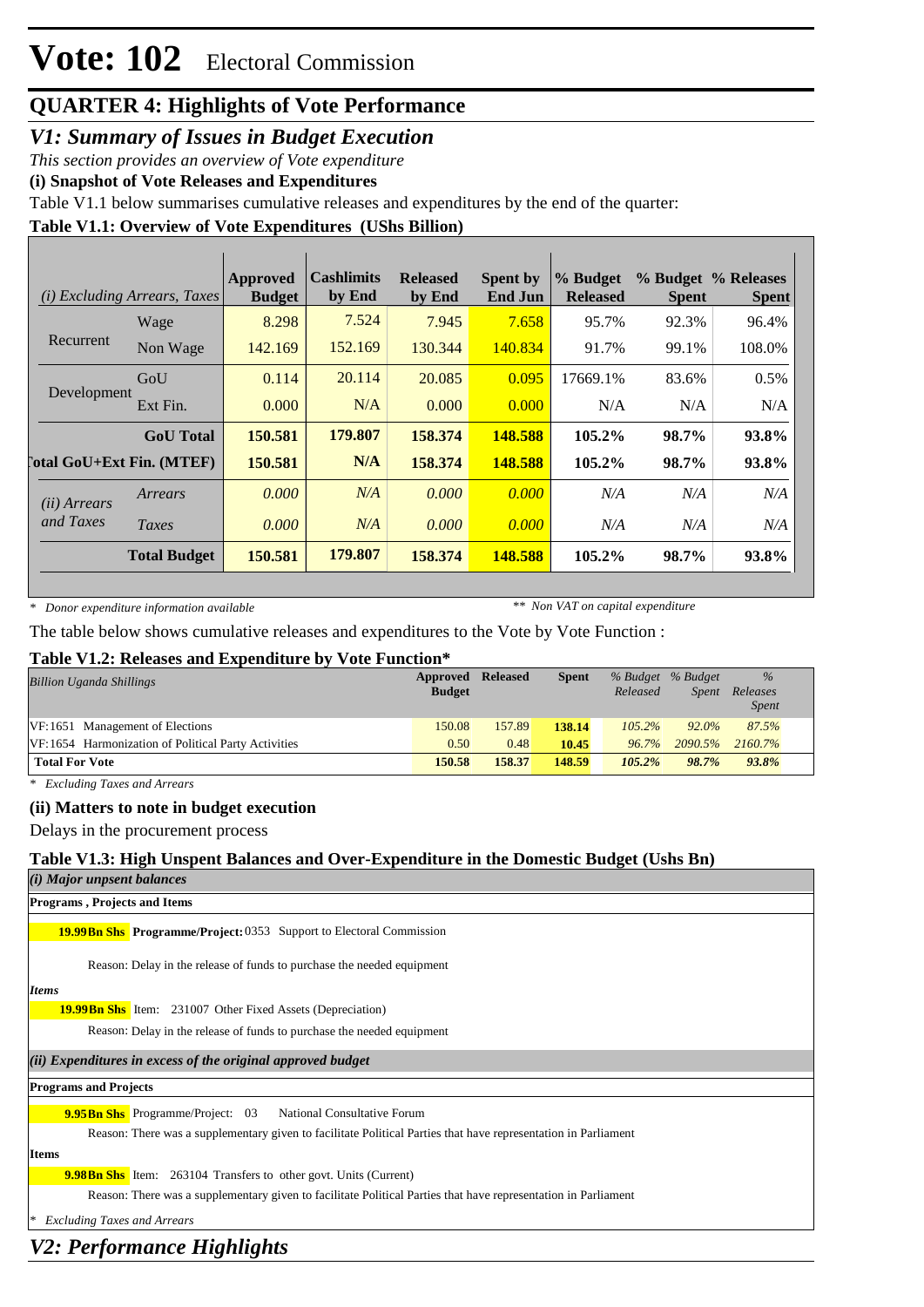*This section provides highlights of output performance, focusing on key outputs and actions impelemented to improve section performance.*

### **Table V2.1: Key Vote Output Indicators and Expenditures\***

| Vote, Vote Function<br><b>Key Output</b>                                                                                             | <b>Approved Budget and</b><br><b>Planned outputs</b>                                                                                                                                                                                                                                                                                                                                                                                                                                                                                                                                                                                               | <b>Cumulative Expenditure</b><br>and Performance                                                                                                                             | <b>Status and Reasons for</b><br>any Variation from Plans |  |  |
|--------------------------------------------------------------------------------------------------------------------------------------|----------------------------------------------------------------------------------------------------------------------------------------------------------------------------------------------------------------------------------------------------------------------------------------------------------------------------------------------------------------------------------------------------------------------------------------------------------------------------------------------------------------------------------------------------------------------------------------------------------------------------------------------------|------------------------------------------------------------------------------------------------------------------------------------------------------------------------------|-----------------------------------------------------------|--|--|
| <b>Vote Function: 1651 Management of Elections</b>                                                                                   |                                                                                                                                                                                                                                                                                                                                                                                                                                                                                                                                                                                                                                                    |                                                                                                                                                                              |                                                           |  |  |
| <b>Output: 165101</b>                                                                                                                | <b>Voter Education and Training</b>                                                                                                                                                                                                                                                                                                                                                                                                                                                                                                                                                                                                                |                                                                                                                                                                              |                                                           |  |  |
|                                                                                                                                      | Description of Performance: Voter Education on the update<br>of the National Voter's Register                                                                                                                                                                                                                                                                                                                                                                                                                                                                                                                                                      | Voter Education on the update<br>of the National Voter's Register                                                                                                            | there were variations                                     |  |  |
|                                                                                                                                      | Voter Education on Display of<br>National Voters' Register                                                                                                                                                                                                                                                                                                                                                                                                                                                                                                                                                                                         | Voter Education on Display of<br>National Voters' Register                                                                                                                   |                                                           |  |  |
|                                                                                                                                      | Sensitization workshop on<br>registration, display and update                                                                                                                                                                                                                                                                                                                                                                                                                                                                                                                                                                                      | Sensitization workshop on<br>registration, display and update<br>of the National Voter's Register. of the National Voter's Register.                                         |                                                           |  |  |
| Performance Indicators:                                                                                                              |                                                                                                                                                                                                                                                                                                                                                                                                                                                                                                                                                                                                                                                    |                                                                                                                                                                              |                                                           |  |  |
| Proportion of the public that<br>received information on<br>electoral process understood<br>and retained that<br>$k$ nowledge $(\%)$ | 70                                                                                                                                                                                                                                                                                                                                                                                                                                                                                                                                                                                                                                                 | 70                                                                                                                                                                           |                                                           |  |  |
| Proportion of stakeholders                                                                                                           | 90                                                                                                                                                                                                                                                                                                                                                                                                                                                                                                                                                                                                                                                 | 90                                                                                                                                                                           |                                                           |  |  |
| participating in voter<br>education and training(%)                                                                                  |                                                                                                                                                                                                                                                                                                                                                                                                                                                                                                                                                                                                                                                    |                                                                                                                                                                              |                                                           |  |  |
| Percentage of stakeholders<br>recommendations arising<br>from consultative meetings<br>implemented                                   | 50                                                                                                                                                                                                                                                                                                                                                                                                                                                                                                                                                                                                                                                 | 50                                                                                                                                                                           |                                                           |  |  |
| <b>Output Cost:</b>                                                                                                                  | UShs Bn:<br>0.361                                                                                                                                                                                                                                                                                                                                                                                                                                                                                                                                                                                                                                  | UShs Bn:                                                                                                                                                                     | 0.385 % Budget Spent:<br>106.7%                           |  |  |
| Output: 165103                                                                                                                       | <b>Voter Registeration and Conduct of General elections</b>                                                                                                                                                                                                                                                                                                                                                                                                                                                                                                                                                                                        |                                                                                                                                                                              |                                                           |  |  |
| Description of Performance: Registration of Voters                                                                                   |                                                                                                                                                                                                                                                                                                                                                                                                                                                                                                                                                                                                                                                    | Voters Register Updtaed                                                                                                                                                      | No variations                                             |  |  |
|                                                                                                                                      | Display and update of National<br>Voters' Register.<br>National, Regional and District<br>workshops on the voters<br>registration and upate of the<br>National Voters' Register<br>Publicity support on Display<br>and Update of the National<br>Voters' Register<br>Recruitment, deployment and<br>renumearion of subcounty and<br>parish supervisors<br>Recruitment, deployment and<br>renumeration of display and<br>update officials.<br>Training of display and update<br>officials.<br>Procure training, display and<br>update materials<br>Conduct sensitization workshop<br>for stakeholders on display.<br>Facilitation of districts with | <b>Update returns Processed</b><br>Data from The NSIS project<br>processed for the production of<br>the National Voters' Register<br>Polling stations Mapped<br>country wide |                                                           |  |  |
|                                                                                                                                      | islands for Registration of<br>Voters, Upadate and display of                                                                                                                                                                                                                                                                                                                                                                                                                                                                                                                                                                                      |                                                                                                                                                                              |                                                           |  |  |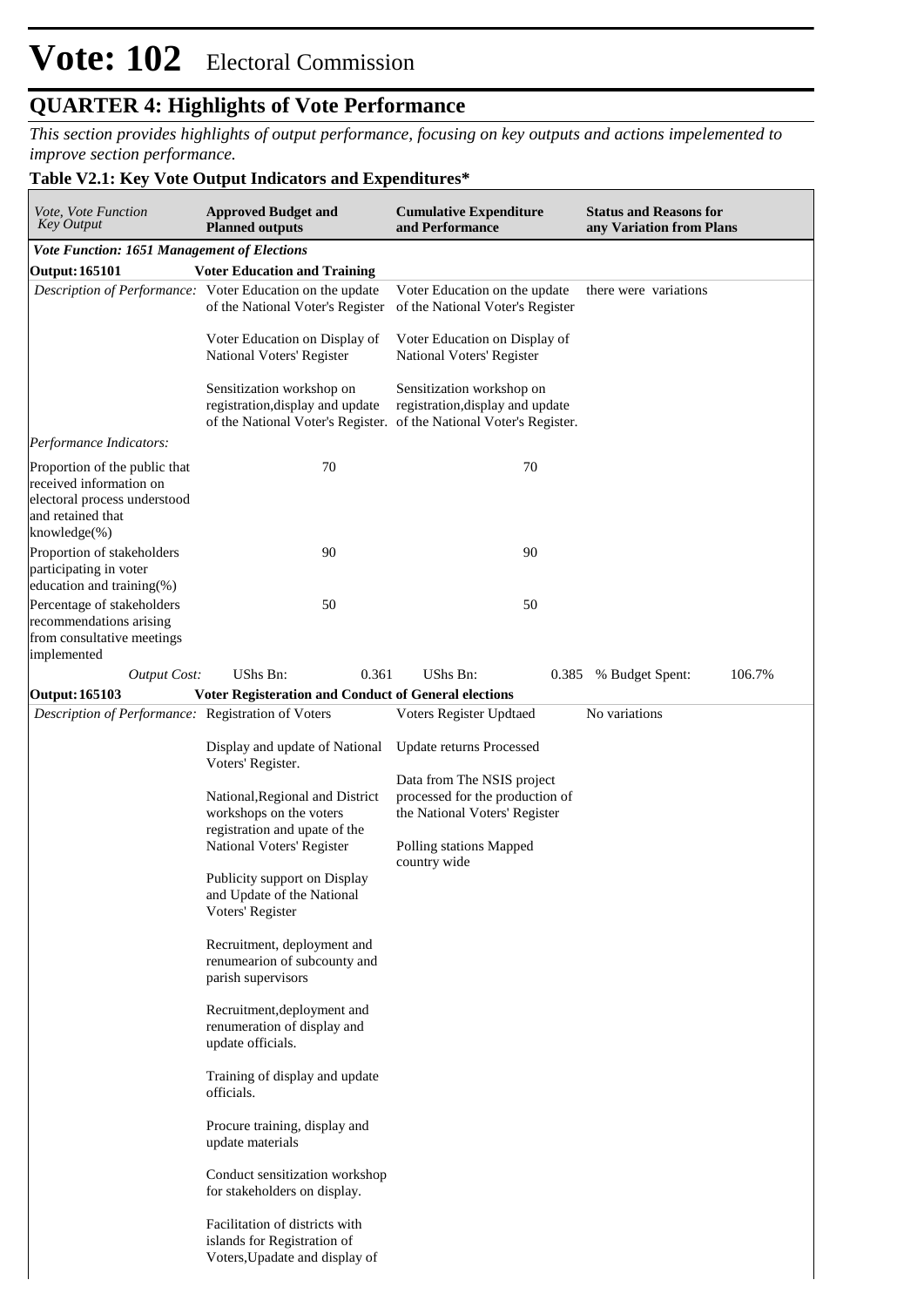| Vote, Vote Function<br><b>Key Output</b>                                  | <b>Approved Budget and</b><br><b>Planned outputs</b>                                                      | <b>Cumulative Expenditure</b><br>and Performance                                                                                                                                                                                                              | <b>Status and Reasons for</b><br>any Variation from Plans |
|---------------------------------------------------------------------------|-----------------------------------------------------------------------------------------------------------|---------------------------------------------------------------------------------------------------------------------------------------------------------------------------------------------------------------------------------------------------------------|-----------------------------------------------------------|
|                                                                           | the Voters' Register.                                                                                     |                                                                                                                                                                                                                                                               |                                                           |
| Performance Indicators:                                                   |                                                                                                           |                                                                                                                                                                                                                                                               |                                                           |
| Proportion of eligible voters<br>in voter registers(%)                    | 77                                                                                                        | 80                                                                                                                                                                                                                                                            |                                                           |
| <b>Output Cost:</b>                                                       | UShs Bn:<br>117.638                                                                                       | UShs Bn:<br>105.409                                                                                                                                                                                                                                           | 89.6%<br>% Budget Spent:                                  |
| Output: 165105                                                            | <b>Conduct of By-elections</b>                                                                            |                                                                                                                                                                                                                                                               |                                                           |
| Description of Performance: By-elections are held as and                  | when they occur, due to<br>death, resignation or court order<br>in accordance with statutory<br>deadlines | By-elections are held as and<br>when they occur, due to<br>death, resignation or court order<br>in accordance with statutory<br>deadlines<br>y -elections conducted for<br><b>Amuru District</b><br>Representative.Busia District<br>LCV, Bugiri District LCV | by-elections are conducted as<br>and when they occur      |
| Performance Indicators:                                                   |                                                                                                           |                                                                                                                                                                                                                                                               |                                                           |
| Proportion of by-elections<br>conducted within stipulated<br>$period(\%)$ | 5                                                                                                         | 3                                                                                                                                                                                                                                                             |                                                           |
| No. of vacancies filled at all<br>levels                                  | 4                                                                                                         | 3                                                                                                                                                                                                                                                             |                                                           |
| No. of petitions/complaints<br>concluded                                  | 5                                                                                                         | 3                                                                                                                                                                                                                                                             |                                                           |
| <b>Output Cost:</b>                                                       | UShs Bn:<br>1.767                                                                                         | UShs Bn:<br>1.905                                                                                                                                                                                                                                             | 107.8%<br>% Budget Spent:                                 |
| <b>Vote Function Cost</b>                                                 | <b>UShs Bn:</b>                                                                                           | 150.081 UShs Bn:                                                                                                                                                                                                                                              | 138.136 % Budget Spent:<br>92.0%                          |
|                                                                           | Vote Function: 1654 Harmonization of Political Party Activities                                           |                                                                                                                                                                                                                                                               |                                                           |
| <b>Vote Function Cost</b>                                                 | <b>UShs Bn:</b>                                                                                           | 0.500 UShs Bn:                                                                                                                                                                                                                                                | 10.452 % Budget Spent:<br>2090.5%                         |
| <b>Cost of Vote Services:</b>                                             | $UShs Bn$ :                                                                                               | 150.581 UShs Bn:                                                                                                                                                                                                                                              | <b>148.588</b> % Budget Spent:<br>98.7%                   |

*\* Excluding Taxes and Arrears*

#### N/A

### **Table V2.2: Implementing Actions to Improve Vote Performance**

| <b>Planned Actions:</b>                                                                                                                      | <b>Actual Actions:</b>                                                                                                                                  | <b>Reasons for Variation</b>                                                   |
|----------------------------------------------------------------------------------------------------------------------------------------------|---------------------------------------------------------------------------------------------------------------------------------------------------------|--------------------------------------------------------------------------------|
| Vote: 102 Electoral Commission                                                                                                               |                                                                                                                                                         |                                                                                |
| Vote Function: 1651 Management of Elections                                                                                                  |                                                                                                                                                         |                                                                                |
|                                                                                                                                              | The Commission has continuously<br>engaged all stakeholders in the Electoral<br><b>Process</b>                                                          | No variatons                                                                   |
| Compilation of Voters' Register                                                                                                              | <b>National Voters' Register compiled</b>                                                                                                               | The display exercise did not take palce<br>because of inadequate funds and the |
| Update of the National Voters' Register                                                                                                      | <b>National Voers' Register updated</b>                                                                                                                 | extensions made during the update<br>exercise                                  |
| Display of the National Voters' Register                                                                                                     | <b>Older Persons Register compiled and</b><br><b>Updated</b>                                                                                            |                                                                                |
| Compilation of the Older persons Register                                                                                                    |                                                                                                                                                         |                                                                                |
| Display of the Older Persons Register                                                                                                        | <b>Youth Register Compiled and updated</b>                                                                                                              |                                                                                |
| Conduct of stakeholders' consultative<br>meeting                                                                                             | <b>Persons With Disabilities Register</b><br><b>Compiled and updated</b>                                                                                |                                                                                |
|                                                                                                                                              | <b>National Consultative Meetings</b><br>conducted for the Update execise                                                                               |                                                                                |
| The Commission has applied a phased<br>approach for funding the General election<br>activities to ease the financial burden on<br>government | The Commission has continued to apply<br>a phased approach for funding the<br>General election activities to ease the<br>financial burden on government | No Variation                                                                   |

### *V3: Details of Releases and Expenditure*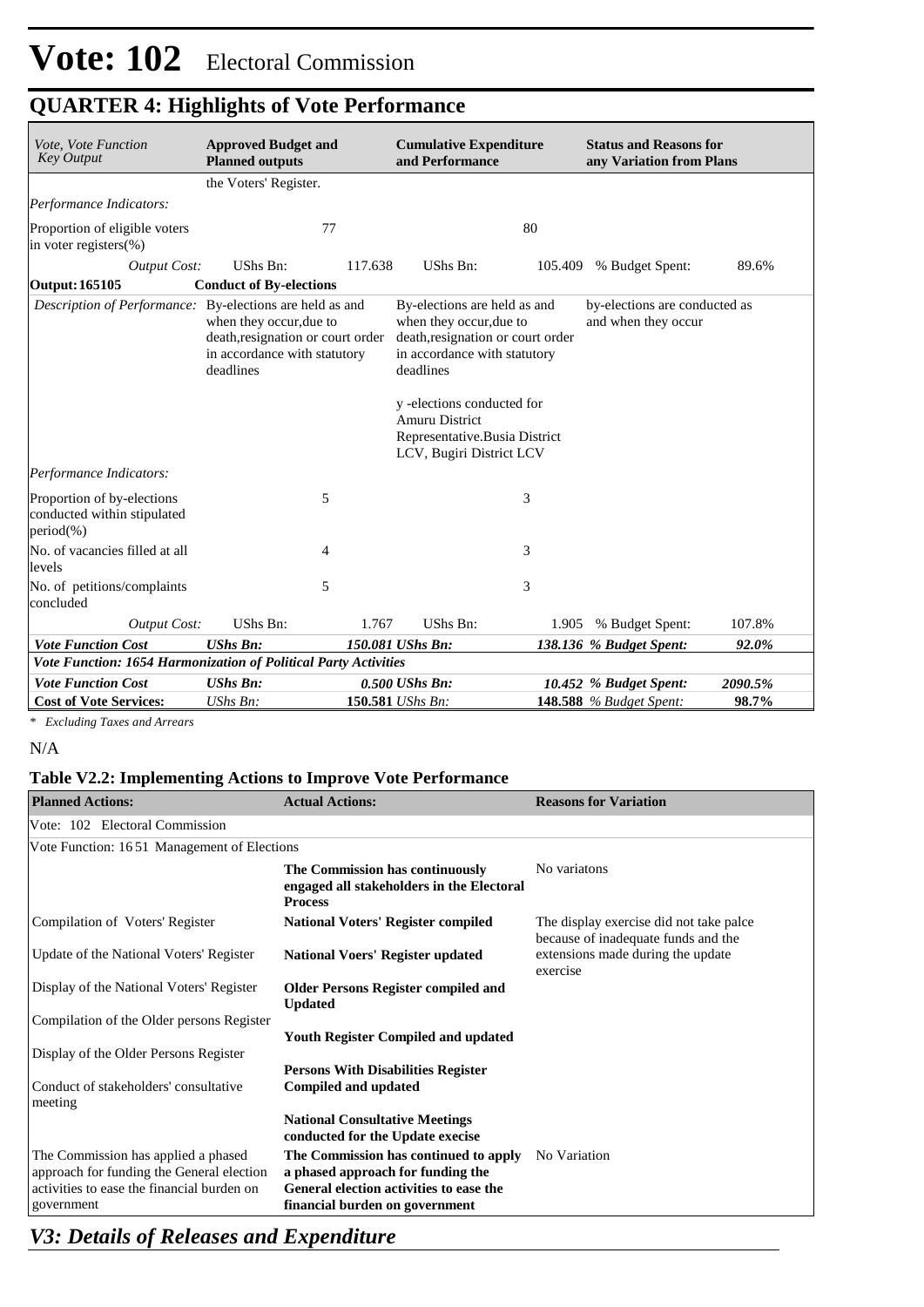*This section provides a comprehensive summary of the outputs delivered by the Vote and further details of Vote expenditures by Vote Function and Expenditure Item.*

### **Table V3.1: GoU Releases and Expenditure by Output\***

| <b>Billion Uganda Shillings</b>                             | Approved      | <b>Released</b> | <b>Spent</b> | $%$ GoU       | $%$ GoU       | $%$ GoU      |  |
|-------------------------------------------------------------|---------------|-----------------|--------------|---------------|---------------|--------------|--|
|                                                             | <b>Budget</b> |                 |              | <b>Budget</b> | <b>Budget</b> | Releases     |  |
|                                                             |               |                 |              | Released      | <i>Spent</i>  | <i>Spent</i> |  |
| VF:1651 Management of Elections                             | 150.08        | 157.89          | 138.14       | 105.2%        | 92.0%         | 87.5%        |  |
| Class: Outputs Provided                                     | 149.97        | 137.81          | 138.04       | 91.9%         | 92.0%         | 100.2%       |  |
| 165101 Voter Education and Training                         | 0.36          | 0.54            | 0.39         | 149.3%        | 106.7%        | 71.4%        |  |
| 165102 Financial and Administrative Support Services        | 30.20         | 31.50           | 30.34        | 104.3%        | $100.5\%$     | 96.3%        |  |
| 165103 Voter Registeration and Conduct of General elections | 117.64        | 103.65          | 105.41       | 88.1%         | 89.6%         | 101.7%       |  |
| 165105 Conduct of By-elections                              | 1.77          | 2.12            | 1.90         | 119.8%        | 107.8%        | 90.0%        |  |
| Class: Capital Purchases                                    | 0.11          | 20.09           | 0.09         | 17669.1%      | 83.6%         | 0.5%         |  |
| 165179 Acquisition of Other Capital Assets                  | 0.11          | 20.09           | 0.09         | 17669.1%      | 83.6%         | 0.5%         |  |
| VF:1654 Harmonization of Political Party Activities         | 0.50          | 0.48            | 10.45        | 96.7%         | 2090.5%       | 2160.7%      |  |
| Class: Outputs Provided                                     | 0.50          | 0.48            | 10.45        | 96.7%         | 2090.5%       | 2160.7%      |  |
| 165401 Support to the National Consultative Forum           | 0.50          | 0.48            | 10.45        | 96.7%         | 2090.5%       | 2160.7%      |  |
| <b>Total For Vote</b>                                       | 150.58        | 158.37          | 148.59       | 105.2%        | 98.7%         | 93.8%        |  |

*\* Excluding Taxes and Arrears*

### **Table V3.2: 2014/15 GoU Expenditure by Item**

| <b>Billion Uganda Shillings</b>                         | <b>Approved</b><br><b>Budget</b> | <b>Releases</b> | <b>Expend-</b><br>iture | % Budged<br><b>Released</b> | % Budget<br><b>Spent</b> | %Releases<br><b>Spent</b> |
|---------------------------------------------------------|----------------------------------|-----------------|-------------------------|-----------------------------|--------------------------|---------------------------|
| <b>Output Class: Outputs Provided</b>                   | 150.47                           | 138.29          | 138.51                  | 91.9%                       | 92.1%                    | 100.2%                    |
| 211103 Allowances                                       | 62.92                            | 42.69           | 52.08                   | 67.9%                       | 82.8%                    | 122.0%                    |
| 211104 Statutory salaries                               | 8.30                             | 7.95            | 7.66                    | 95.7%                       | 92.3%                    | 96.4%                     |
| 212101 Social Security Contributions                    | 0.72                             | 0.54            | 0.84                    | 75.0%                       | 116.9%                   | 155.8%                    |
| 213001 Medical expenses (To employees)                  | 0.25                             | 0.25            | 0.30                    | 100.0%                      | 119.3%                   | 119.3%                    |
| 213003 Retrenchment costs                               | 0.39                             | 0.59            | 0.55                    | 150.0%                      | 141.3%                   | 94.2%                     |
| 213004 Gratuity Expenses                                | 0.40                             | 0.20            | 0.28                    | 50.0%                       | 69.9%                    | 139.9%                    |
| 221001 Advertising and Public Relations                 | 6.29                             | 5.91            | 5.84                    | 93.9%                       | 92.8%                    | 98.8%                     |
| 221002 Workshops and Seminars                           | 3.61                             | 2.46            | 3.55                    | 68.1%                       | 98.4%                    | 144.5%                    |
| 221003 Staff Training                                   | 0.68                             | 0.59            | 0.59                    | 86.8%                       | 86.8%                    | 100.0%                    |
| 221005 Hire of Venue (chairs, projector, etc)           | 0.04                             | 0.04            | 0.03                    | 118.9%                      | 85.5%                    | 71.9%                     |
| 221006 Commissions and related charges                  | 0.52                             | 0.52            | 0.51                    | 100.0%                      | 97.8%                    | 97.8%                     |
| 221008 Computer supplies and Information Technology (IT | 6.88                             | 3.84            | 6.53                    | 55.8%                       | 95.0%                    | 170.2%                    |
| 221009 Welfare and Entertainment                        | 1.43                             | 1.71            | 1.65                    | 120.0%                      | 115.8%                   | 96.5%                     |
| 221011 Printing, Stationery, Photocopying and Binding   | 31.29                            | 53.57           | 30.93                   | 171.2%                      | 98.8%                    | 57.7%                     |
| 221012 Small Office Equipment                           | 0.31                             | 0.36            | 0.23                    | 116.2%                      | 74.5%                    | 64.1%                     |
| 221016 IFMS Recurrent costs                             | 0.10                             | 0.10            | 0.10                    | 100.0%                      | 100.0%                   | 100.0%                    |
| 221017 Subscriptions                                    | 0.19                             | 0.11            | 0.18                    | 57.4%                       | 93.6%                    | 163.2%                    |
| 222001 Telecommunications                               | 0.50                             | 0.46            | 0.42                    | 92.3%                       | 84.0%                    | 91.0%                     |
| 222002 Postage and Courier                              | 0.01                             | 0.00            | 0.01                    | 75.0%                       | 98.6%                    | 131.5%                    |
| 222003 Information and communications technology (ICT)  | 5.48                             | 0.40            | 5.32                    | 7.3%                        | 97.1%                    | 1329.8%                   |
| 223001 Property Expenses                                | 0.64                             | 0.75            | 0.74                    | 116.7%                      | 115.8%                   | 99.2%                     |
| 223003 Rent – (Produced Assets) to private entities     | 1.50                             | 2.24            | 2.11                    | 150.0%                      | 141.1%                   | 94.1%                     |
| 223004 Guard and Security services                      | 0.71                             | 0.72            | 0.71                    | 101.6%                      | 100.0%                   | 98.5%                     |
| 223005 Electricity                                      | 0.31                             | 0.31            | 0.37                    | 100.0%                      | 118.3%                   | 118.3%                    |
| 223006 Water                                            | 0.06                             | 0.06            | 0.07                    | 100.0%                      | 116.6%                   | 116.6%                    |
| 223007 Other Utilities- (fuel, gas, firewood, charcoal) | 5.18                             | 1.40            | 5.18                    | 27.1%                       | 100.0%                   | 369.3%                    |
| 225001 Consultancy Services- Short term                 | 0.53                             | 0.60            | 0.71                    | 112.3%                      | 134.7%                   | 120.0%                    |
| 227001 Travel inland                                    | 4.20                             | 2.71            | 4.26                    | 64.6%                       | 101.5%                   | 157.1%                    |
| 227002 Travel abroad                                    | 0.78                             | 0.74            | 0.87                    | 95.5%                       | 112.8%                   | 118.1%                    |
| 227003 Carriage, Haulage, Freight and transport hire    | 0.07                             | 0.04            | 0.07                    | 60.9%                       | 100.0%                   | 164.3%                    |
| 227004 Fuel, Lubricants and Oils                        | 3.55                             | 3.41            | 3.41                    | 96.1%                       | 96.1%                    | 100.0%                    |
| 228001 Maintenance - Civil                              | 0.12                             | 0.22            | 0.12                    | 181.6%                      | 99.7%                    | 54.9%                     |
| 228002 Maintenance - Vehicles                           | 1.25                             | 1.26            | 1.20                    | 100.9%                      | 95.8%                    | 95.0%                     |
| 228003 Maintenance – Machinery, Equipment & Furniture   | 0.86                             | 1.13            | 0.74                    | 131.4%                      | 86.1%                    | 65.5%                     |
| 228004 Maintenance - Other                              | 0.23                             | 0.20            | 0.18                    | 86.1%                       | 77.2%                    | 89.7%                     |
| 273102 Incapacity, death benefits and funeral expenses  | 0.20                             | 0.20            | 0.17                    | 100.0%                      | 85.1%                    | 85.1%                     |
| <b>Output Class: Outputs Funded</b>                     | 0.00                             | 0.00            | 9.98                    | N/A                         | N/A                      | N/A                       |